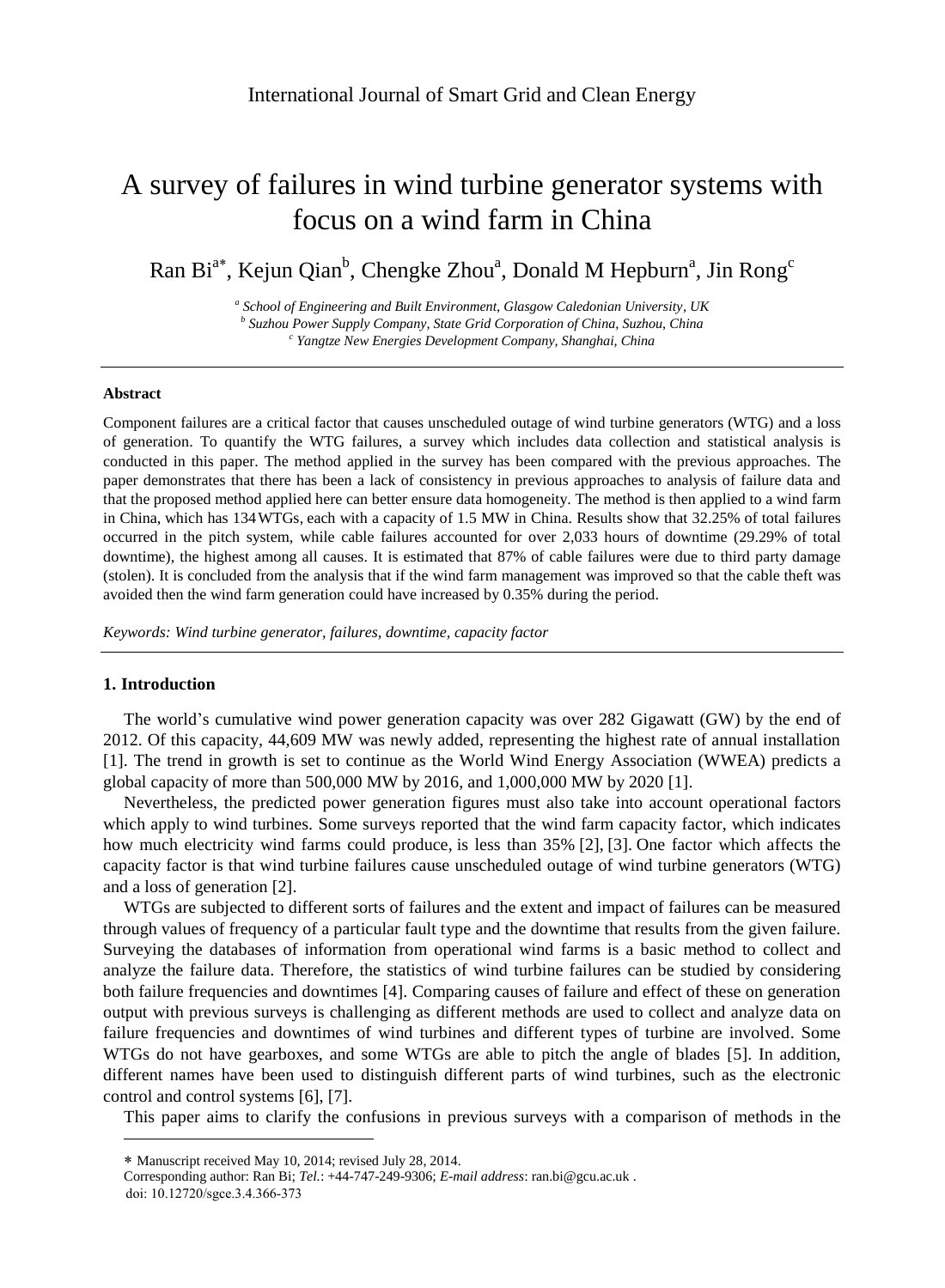literature before proposing and applying a revised methodology to survey on the failures of WTGs in a wind farm in China. Definitions of all concepts and the behavior of same types of WTGs will be illustrated. In addition, this paper qualifies the percentage of capacity factor that could be improved by avoiding failures of WTGs.

#### **2. Related Work and Methodology**

#### *2.1. Related work*

The relevant literatures which include surveys of failures will be reviewed in two groups: one is on complete surveys of WTGs [6],[7]; the other is on the reliability analysis of WTGs including results of surveys [3], [5].

An investigation of WTG failures from two Swedish surveys (one involving 723 WTGs, the other involving 786 WTGs) was based on annual reports for the period from 2000 to 2004 [6]. The Swedish survey has been compared with a Finnish survey and a German survey in [6]. In a separate study, Faulstich *et al.* [7] discussed the frequency of failures and duration of downtimes for various WTG subassemblies. The data was extracted from 64,000 maintenance and repair reports in which 1500 WTGs have been analysed, covering approximately 15,357 operational turbine-years [7].

A survey [3] which is a part of the operational analysis carried out for a wind farm in India includes information of electrical generation, wind turbine availability, capacity factor, failure frequency and downtime. Spinato *et al.* [5] have investigated the reliability of over 6000 modern onshore WTGs and their subassemblies in Denmark and Germany over 11years and particularly changes in reliability of generators, gearboxes and converters in a subset of 650 turbines in Schleswig Holstein, Germany. The data of [5] were collected by operators on hand-written or computer-written report sheets.

#### *2.2. Confusions*

It is difficult to make a comparison among the above surveys due to three major aspects. Firstly, the quality of the WTG data differs. Table 1 shows the information of WTGs in the literature compared with that used in the analysis data for this work. Three of the papers [5], [6] and [7] use data from multiple types of WTGs, e.g., 'Stall- or pitch-regulated' relates to whether the attack angles of blades could be controlled or not and 'direct or indirect drive' indicates whether turbines have gearboxes. However, within the literature there is no indication that the different types of WTGs are analysed in different consistent in the time intervals, e.g., the number of surveyed WTGs increased over the studied years in [6]. Therefore, because the homogeneity of the data is questionable, the analysis presented is open to question. Although the type of wind turbine being analysed in [3] is of a single construction type, there is limited information available. groups, each of which at least has the same configured WTGs. It is not proved that whether the sample is

| Data Source               | The present paper                    | Ref. [3]        | Ref. [5]                        | Ref. [6]    | Ref. [7]          |
|---------------------------|--------------------------------------|-----------------|---------------------------------|-------------|-------------------|
| Location                  | Southeast coastal<br>region in China | South India     | Schleswig Holstein<br>(Germany) | Sweden      | North<br>German   |
|                           |                                      |                 |                                 |             | Plain:            |
|                           |                                      |                 |                                 |             | German coast;     |
|                           |                                      |                 |                                 |             | German highlands. |
| Stall- or pitch-regulated | Pitch-regulated                      | Stall-regulated | <b>B</b> oth                    | Both        | <b>B</b> oth      |
| Direct or indirect drive  | Indirect drive                       | Indirect drive  | <b>B</b> oth                    | <b>Both</b> | <b>B</b> oth      |
| Fixed or variable speed   | Variable speed                       | Fixed speed     | <b>B</b> oth                    | Both        | <b>B</b> oth      |
| Number of wind turbines   | 134                                  | 15              | 650                             | 1509        | 1500              |
| Rated power(kW)           | 1500                                 | 225             | 300, 600, 1000                  | N/A         | N/A               |
| Rotor diameter (m)        | 77                                   | 29.8            | N/A                             | N/A         | N/A               |
| Hub height $(m)$          | 70                                   | 45              | N/A                             | N/A         | N/A               |

Table 1. Information on wind turbines considered in different data sources

The second aspect which needs to be addressed is that various terminologies used for different wind turbine parts. A wind turbine is made up of a number of key parts, and a data source provides failure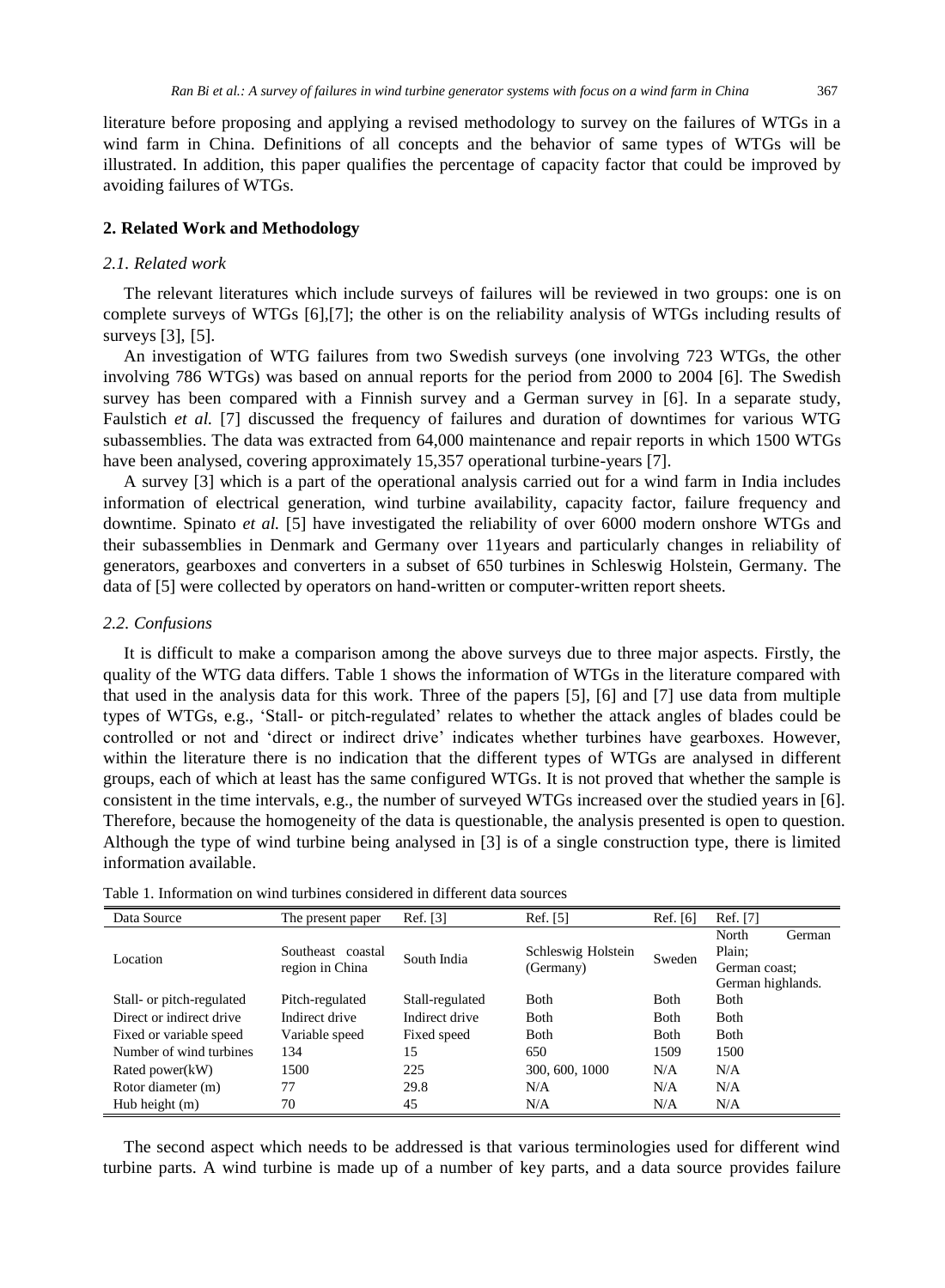information for each part [8]. Different data sources have slight variations in the name used for each part, and there is no agreed description, definition or explanation of each part in the literature. As there is no evidence to prove that the parts which have a same name in different papers have same configuration, it is questionable whether the results of the literatures could be compared.

The third aspect is to be considered is that there are differences in conclusions in the results of previous surveys. Because of impact of differences in data quality and various terminologies, it is difficult to take a broad approach to analysis to explain the cause of differences. Although four surveys showed that the electrical system had the highest failure frequency, there is no common definition of what components were in the electrical system.

#### *2.3. Methodology*

A survey includes the processes of data collection and data analysis. The former process was not emphasized in the literature. However, it is also important for a survey to collect and pre-process data, because inhomogeneous data will limit the application of statistical modelling, such as Weibull model, in further work.

The method applied in the present survey has covered the following steps.

- *System selection and data collection*. A single type of WTGs sited at a single location was chosen as a surveyed sample in this paper. As a result, being at the same wind farm, each WTG has the same configuration and is subjected to similar conditions in the same wind farm. In this survey the primary source of data collection is 181 daily operational reports written by the wind farm operators. The reports include values of power generation, wind velocities, stoppage time due to low wind speed, all events and state of each WTG.
- *Preprocessing of data*. A proper knowledge and understanding of failures, subsystems, equipment and components of the WTGs was developed in this step. A table which contains information including when WTGs shut down due to failure events, when WTGs restarted producing, where the failures located, what actions were carried out for the failures and how much generation lost during per downtime has been made in this survey. Therefore, the failure frequencies and downtimes could be directly obtained by calculations. It is noted that "Loss of generation per failure" was calculated using the difference between the output from a failed WTG and the average generation of neighboring WTGs.
- *Data analysis and comparison*. In this step all the parts of a WTG are classified in three levels: subsystem level, equipment level and component level. The level of analysis moves from the subsystem level to the equipment level, and further on to selected critical components of these subsystems. Failure frequencies and downtimes are two criteria to judge which subsystem or component failures are critical. These criteria were also used in the literatures. As introduced above, although it is hard to compare the results of different surveys, it is possible to find areas of commonality.
- *Identification of failure modes and failure causes in the critical components*. In the survey presented here a detailed study for the critical subsystems or components will be conducted. It is possible to find out a root cause of critical component failures with results of the survey. A possible method to avoid the failure is explored.

#### **3. Concepts and System Description**

#### *3.1. Failure*

The International Electrotechnical Commission (IEC) has defined a failure as the termination of the ability of an item to perform a required function [9]. Failures could be classified according to the failure modes and causes [10] which should be understood prior to failure analysis.

A failure mode is identified through a symptom by which a failure could be observed [10]. A failure cause is a root cause which can lead to the occurrence of a failure, and has been defined as the circumstances during design, manufacture or use, which has led to a failure [9].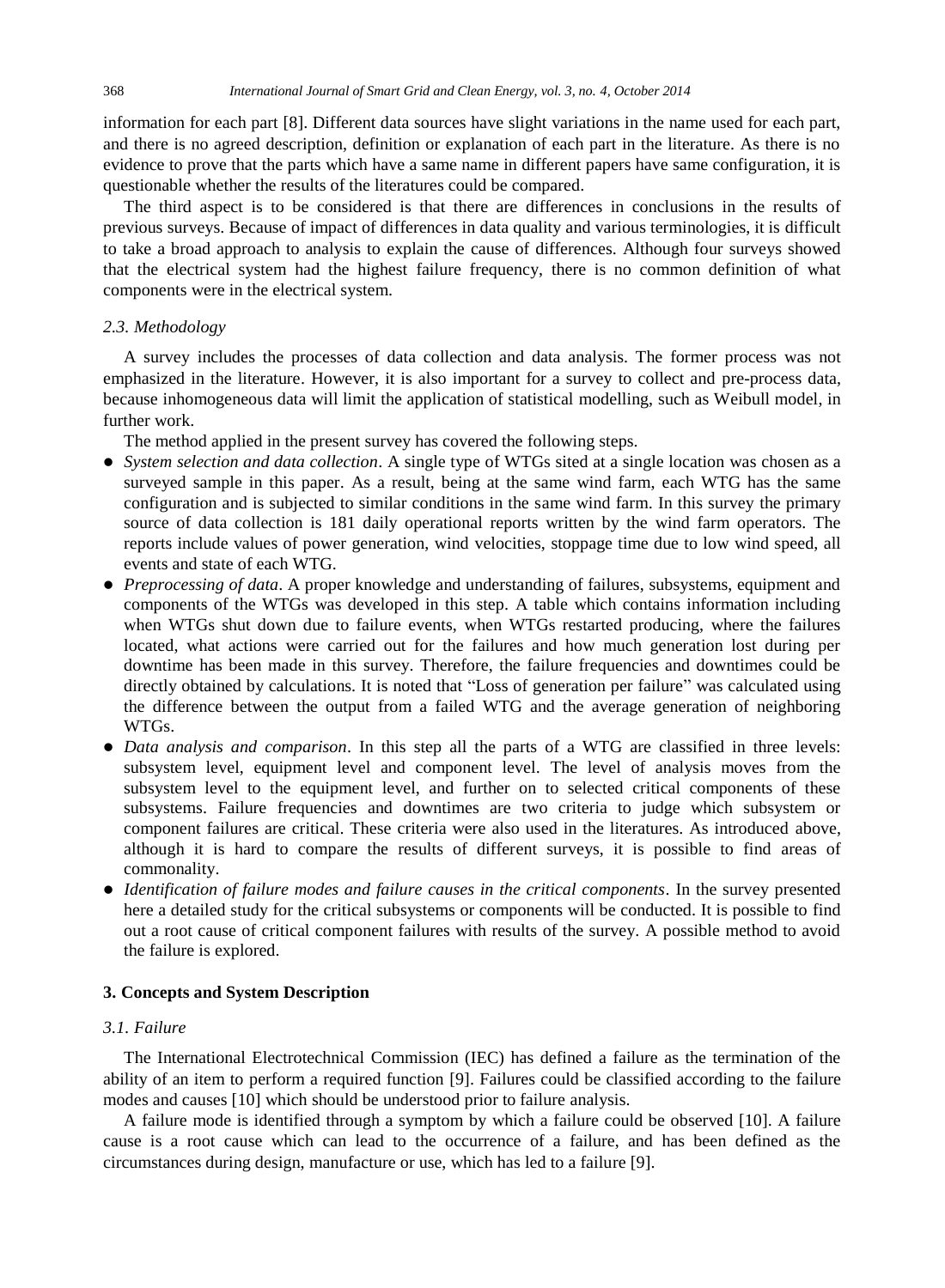#### *3.2. Components, equipment and systems*

According to the IEC 60050 International Electrotechnical Vocabulary (IEV), a component is a constituent part of a device which cannot be physically divided into smaller parts without losing its particular function [9]. Statistically, components are not repairable, have a finite life and usually have a single failure mode [11]. The operational life characteristics for a population of identical components can be represented fairly well by one of the standard statistical distributions.

A piece of equipment is an assembly of components that operate to a specific function [11]. Any component failure could lead to the equipment failure; therefore the equipment may have multiple failure modes. Equipment can be restored to operation by replacement of the failed components [11].

In this paper, systems, the most complex among the three terms, generally are made up with a combination of equipment and components. During the system lifetime, components may be replaced and the equipment may be repaired in situ or replaced [11]. It is worth noting that the term "system" should be qualified when it is not clear from the context to what it refers, such as control system. Hereafter subsystems are defined in the same way as systems except that level of subsystems is lower than level of systems, i.e., a system could be divided into subsystems which could be also divided into several equipment and continue.

#### *3.3. A description of wind turbine generator system (WTG)*

In this paper, the objects being surveyed are pitch-regulated variable speed wind turbines with doubly fed induction generators (DFIG). Fig. 1 (a) shows the schematic of the WTG which contains a DFIG, a gearbox and a partially rated converter [12]. During operation, the main shaft transmits the mechanical power from the rotor to the gearbox which drives the generator rotor to rotate. The generator stator is, via a transformer, directly connected to the electric power grid. The generator rotor connects to the transformer through a partially rated converter which allows the generator rotor speed to vary by 30% above and below synchronous speed [12].

In this paper, the whole WTG is regarded as a system which includes:

• Six subsystems, i.e., blade pitch system, yaw system, hydraulic system, lubrication system, braking system and control system;



Fig. 1. A schematic of the WTG system: (a) structure of the WTG and (b) subsystems, equipment and main components in the WTG.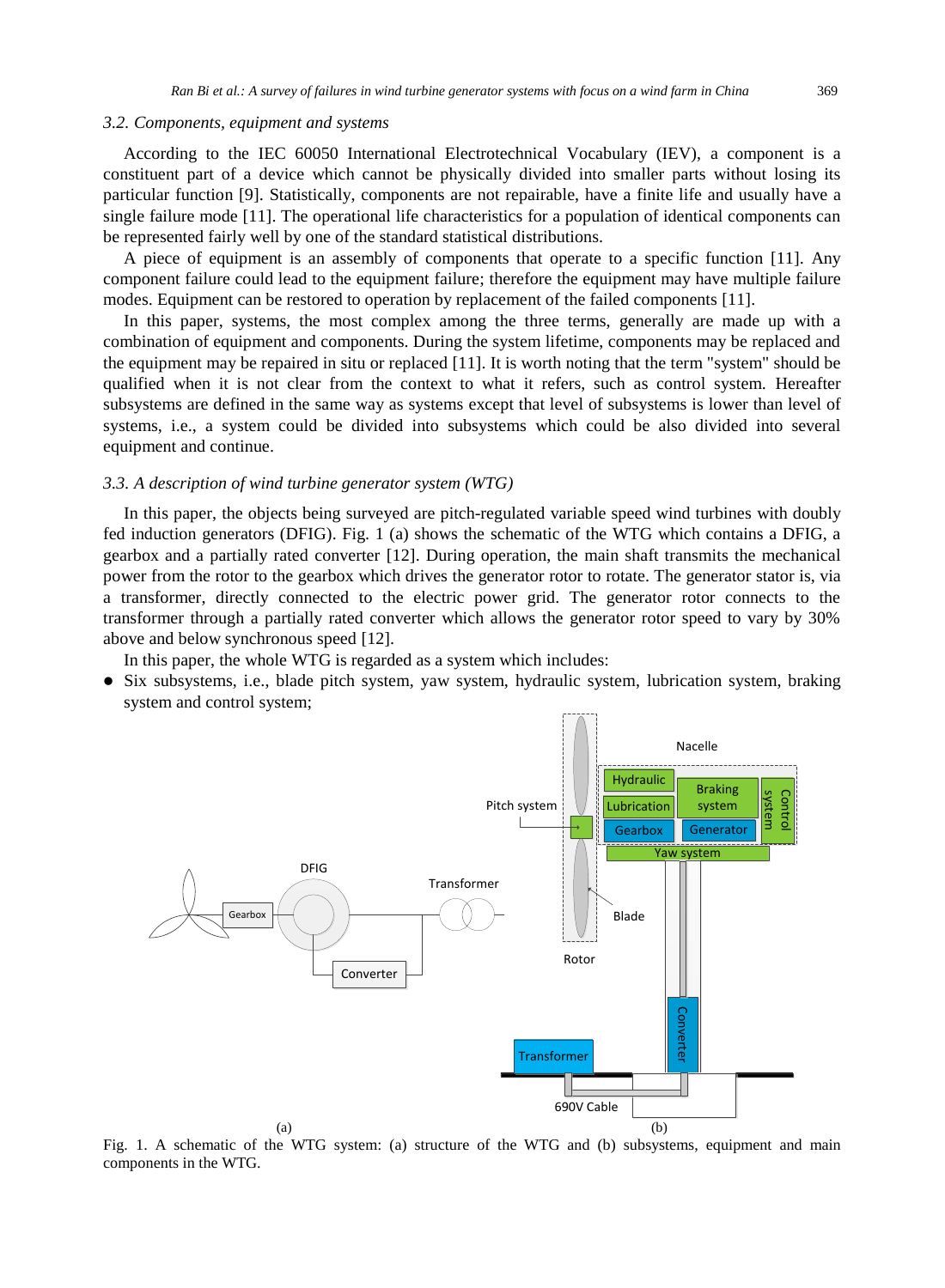- Four pieces of equipment, i.e., gearbox, generator, converter and transformer;
- Four main component classes, i.e., blades, sensors, cables and others.

Fig. 1 (b) illustrates the subsystems, the equipment and main components which are independent in the WTG. The large number of sensors distributed throughout the WTGs means that it is not possible to represent them in the figure. Subsystems and equipment are classified depending on where they are located. For example, the pitch system that is mounted in the hub includes controllers, but the pitch controller is not classified into control system. In this paper, there are some components which have the same name but are present in the different subsystems or equipment, such as bearings which exist in gearboxes, generators and pitch systems [12]. However, those subsystems and equipment are still independent, and the qualified item will be used, such as gearbox bearing and generator bearing.

There are two advantages on this definition of WTGs. Firstly, it is easily understood and accepted. Components of each independent equipment or subsystem are gathered in the specific area. The components of the pitch system are mounted in the hub, and similarly, a component found in the master control cabinet belongs to the control system.

Secondly, components of each subsystem are subjected to same environment in the WTG. For example, all the components of pitch system are mounted in the hub and rotate with the rotor. It is possible to say that it is more difficult to access the pitch system components than the components in the converter, which is static at the bottom of the WTG.

#### **4. Results and Discussions**

#### *4.1. Source for statistical data*

The surveyed wind farm is an onshore wind farm, located in the southeast coastal region in China. There are 134 DFIG-WTGs each with a capacity of 1.5 MW. All the WTGs have been commissioned since the end of 2010. In this paper, 307 failures which occurred in those 134 WTGs from January to June in 2011 are investigated.

In this case the WTGs have been remotely monitored. If a failure occurs inside the WTG, an alarm is sent to the wind farm operators. Often the WTG can be restarted because many alarms are not crucial. However, if the failure of the WTG is severe, a visual inspection of the WTG has to be made. At the same time, maintenance and repair personnel are sent to repair or replace the damaged components.

#### *4.2. Failure frequency and downtime*

Fig. 2 shows the percentage breakdown of failures that occurred from January to June in 2011. The majority of failures (32.25%) were linked to the pitch system followed by control system (15.64%) and sensors (12.7%).

Fig. 3 illustrates the distribution of downtime per part in the wind farm during the six months. The results show that the cable failures cause the most amount of downtime (2,033 hours or 29.29%) followed by pitch system (14.74%) and control system (14.02%).





Fig. 2. Proportion of failure counts for each subsystem, equipment and component.

Fig. 3. Proportion of downtimes per subsystem, equipment and component.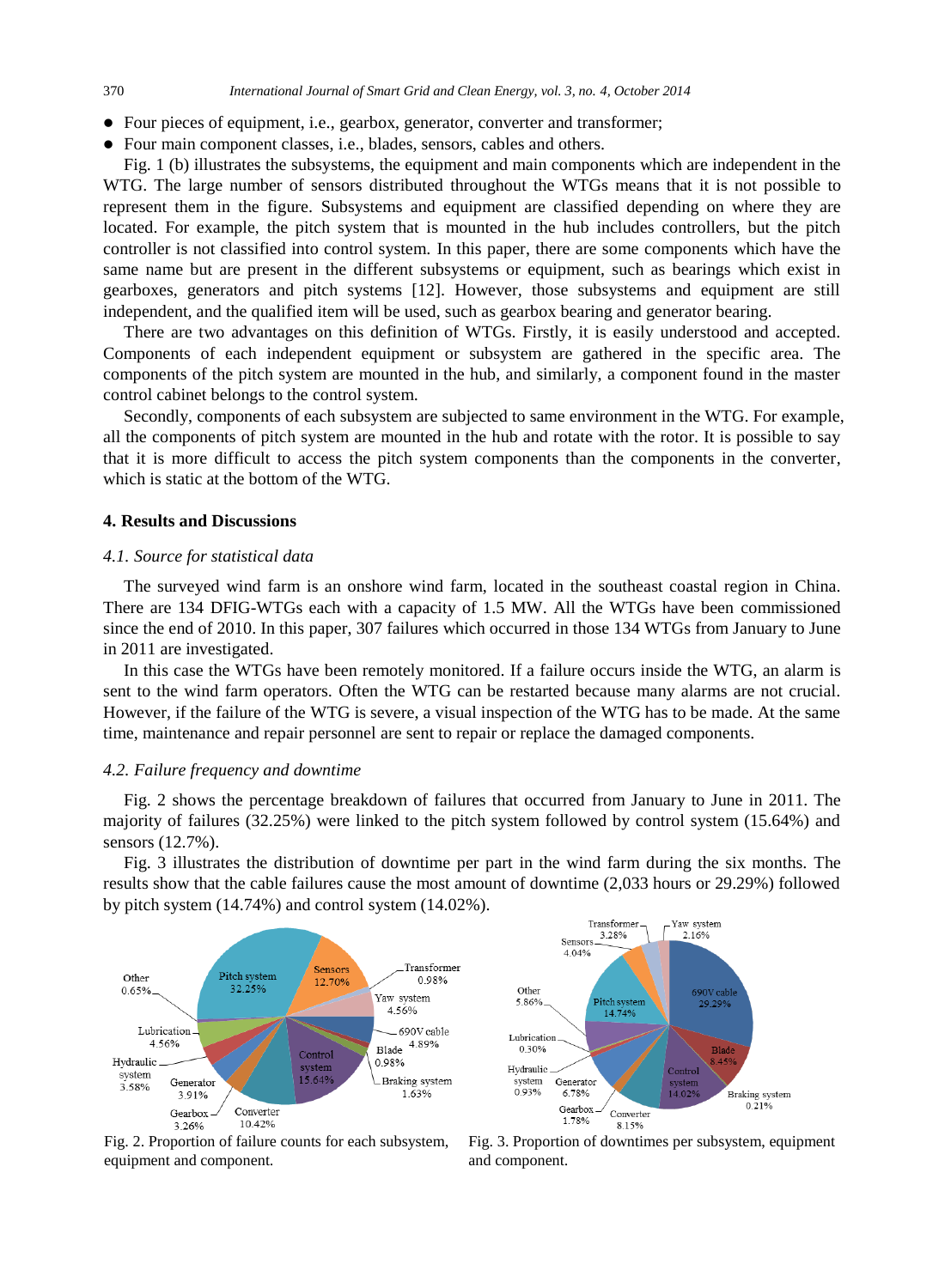It is noted that the downtime does not consider "time to repair" and other factors which influence downtime. The times when staffs are available to carry out repairs will affect downtime, in the wind farm the working day is 7:00 am to 9:00 pm and all work should be conducted in this duration. Finding out the failure types and waiting for new components for replacement also increase the downtime. In addition, environment is also a main factor which influences the downtime, e.g. bad road conditions may cost personnel more time to access the failed WTG and cases where the wind speed is higher than 10 m/s may also delay the repair, because the wind farm regulation forbids repair personnel accessing the nacelles under these conditions.

The majority of cable failures occur on the power cable between the transformer and the converter. It is estimated that 87% of cable failures were due to neutral conductors been stolen, or third party damage. If actions can be taken to prevent cable theft, outage due to "cable failure" would reduce significantly. The rest of cable failures are caused by short circuit. It is calculated that the average downtime per cable failure is 135.57 hours which ranks second among other type of failures, only after blade failures. However, so far there is no warning system of cable failures in the studied wind farm. This justifies the necessity to monitor the power cable of the WTGs.

| Equipment and components | Number of failures | Downtime (h) | Downtime per failure (h) |
|--------------------------|--------------------|--------------|--------------------------|
| Battery sets             | 8                  | 93.4         | 11.67                    |
| Controllers              | 24                 | 135.7        | 5.65                     |
| <b>Encoders</b>          | 28                 | 218.2        | 7.79                     |
| Electric motor           | 5                  | 214.3        | 42.86                    |
| Slip ring                | 12                 | 139.6        | 11.63                    |
| Other                    | 16                 | 111.0        | 6.94                     |
| Unknown                  | 6                  | 111.4        | 18.57                    |
| Total                    | 99                 | 1023.6       |                          |

Table 2. Downtimes and number of failures for each equipment and component in the pitch system

This paper carried out a detailed study on types of failures which occurred in the pitch system, as shown in Table 2. The table only considers component types which have failed more than 4 times. It can be seen that encoders have the largest number of failures (28 times), closely followed by that of pitch controllers (24 times). The operators judged that the quality of encoders and controllers is a root cause of the failures. The total downtime caused by electric motor failures is high, close to the total downtime caused by encoders in the pitch system. Although electric motors have the least number of failures, the downtime for resolving this is the longest.

It is noticed that 22.2% of pitch system failures were caused by loosed components. To eliminate the failures due to loose components requires parts to be securely fastened thus, without requiring replacement it would be possible to increase operational time. Similarly, it is estimated that 83.3% of slip ring failures which account for 10% of the total number of pitch system failures are caused by pollution. Debris and dust from wear and tear may contaminate the lube in the slip rings, lowering their ability to transmit power and signals. If maintenance personnel are given guidance to pay attention to the loosed components and the cleanliness of slip rings during scheduled maintenance, 32.2% of the pitch system failures may be avoided.

There was a loss of 2,414.367 MWh which equates to 1.38% of the wind farm electricity generation during the six months. If the failures had been eliminated completely, the capacity factor of the six-month operation would have increased by 0.28%. As introduced above, the 87% of cable failures will cause a loss of 605,967.5 kWh which equals to 0.35% of the wind farm generation during the six months.

In addition, 59 failures (19.2% of total failures) were caused by loosed components. There are 142,803.5 kWh lost (0.08% of the wind farm generation) due to the 59 failures in the six months. Although loosed components may not cause significant loss of generation, it may lead WTGs to frequently restart which will in turn increase fatigue loads on the components [13].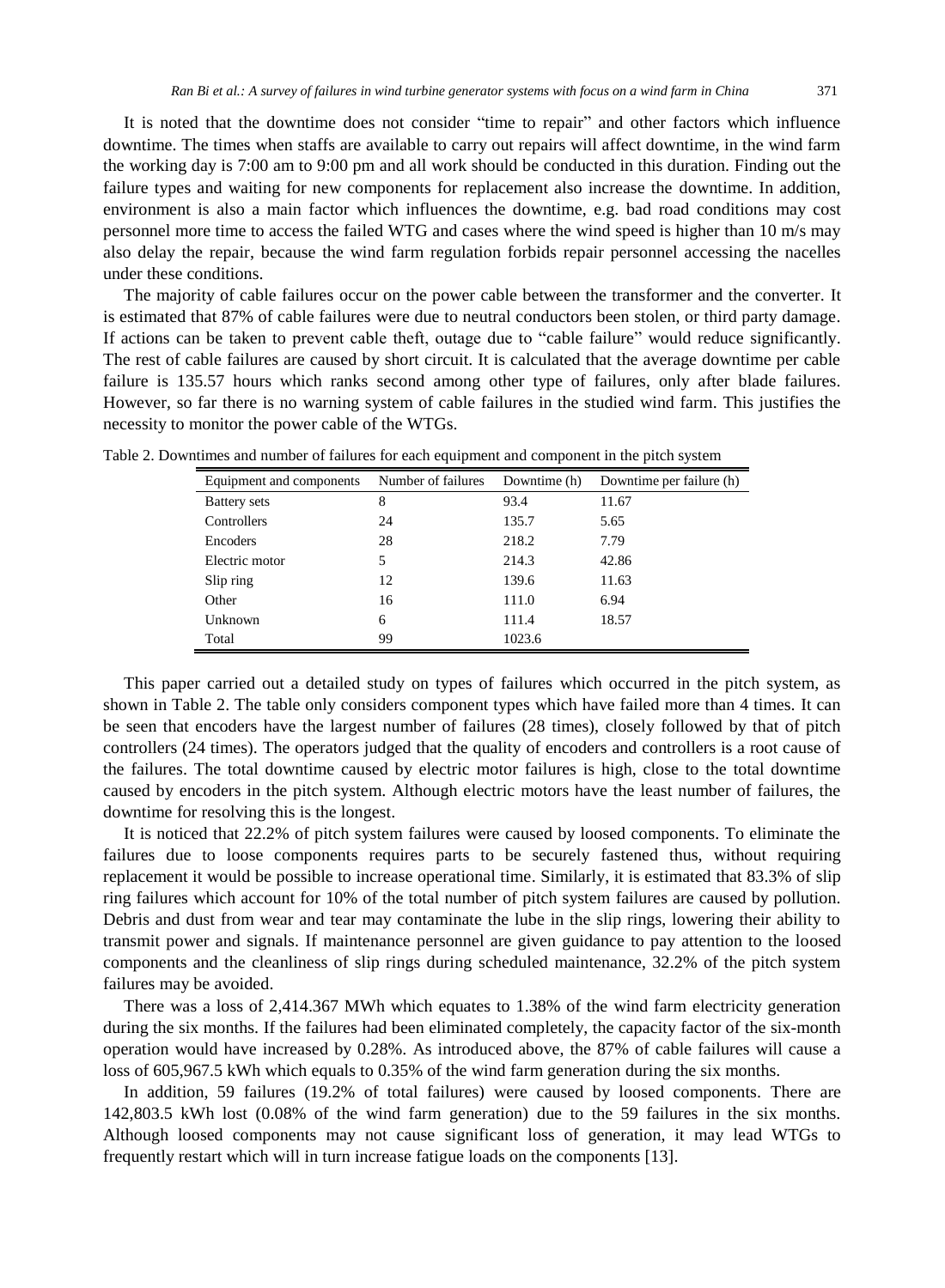### 372 *International Journal of Smart Grid and Clean Energy, vol. 3, no. 4, October 2014*

#### *4.3. A comparison between results of this paper and those of literatures*

This paper carried out a comparison of the results in different papers. The available statistics from a wind farm in India [3], the WMEP [7], the LWK [5], the Swedish source  $[6](a)$ , the Finnish source  $[6](b)$ and the German source [6](c) have been used to find representative values for downtime of an amount of failures for each subsystem, equipment and component. A compilation of the most interesting values is presented in Table 3.

| Data source                                      | The present paper | Ref. [6] $(a)$ | Ref. [6] $(b)$ | Ref. [6] $(c)$ |
|--------------------------------------------------|-------------------|----------------|----------------|----------------|
| Average number of failures per turbine per month | 0.382             | 0.0335         | 0.115          | 0.198          |
| Average downtime per month                       | 8.64              | 4.33           | 19.75          | 12.42          |
| Average downtime per failure                     | 22.62             | 170            |                | 62.6           |

Table 3. Comparison among quantitative results presented in the literatures.

It is clear to see that the findings are different between this paper and the previous work. The average number of failures per turbine per month is higher in this paper compared to other surveys of data sources. It is noted that all the wind turbines studied in the paper started to operate at the end of 2010 and, according to the bathtub curve which describes a particular form of the hazard function, new products have high possibility of failing [10]. This would help explain the poor performance of the site considered and examination of later data will allow this factor to be assessed. In addition, only the major incidents are reported in source [6]. However, the failures in this paper include all types of failures occurred in the WTGs. There are 256 failures whose downtime is less than 24 hours in this paper. The 51 failures which take 16.6% of total number of failures need more than 24 hours to restore.

It is found in the study that the blades are the components that demand the longest downtime per failure. The reason for this is that they are big and cumbersome to replace or repair, and replacement involves special devices such as cranes, etc. Since blades rarely fail, one reason for the long downtime could be that spare parts need to be ordered which could prolong the time to repair.

Comparing the results of this paper with those presented in [3], the majority of failures which relate to electrical and electronic components mostly occur in megawatt wind turbines. Other surveys [5][6][7] focused on different WTGs which have different capacities, therefore their results are difficult to compare. However, it is possible to conclude that the most frequent failures occur in electrical components in the results of [5], [6] and [7]. Statistics indicate that 80% of the total failures occurred in the electrical and electronic components. It is crucial to improve operation and maintenance for avoiding electrical and electronic failures. The quality of electronic components should be taken into account when ordering components, in order to reduce the number of electronic failures.

## **5. Conclusions**

The number of failures and downtimes for each component, equipment and subsystem of WTGs were surveyed in this paper. An effort is made in the present paper to prove that there is a difference between the statistical results of specific WTGs and general types of WTGs. Important conclusions drawn from the present analysis are as follows.

- The wind farm studied is in its first operational year and three WTGs failures have occurred among per month.
- Encoders in the pitch system of WTGs have failed 28 times in the six months studied. This makes the pitch system one of the most critical parts in a WTG.
- Electric motor may fail fewer but each causes a downtime of 42.86 hours per failure.
- The cable failures caused the longest downtime, over 2,000 hours, when compared with other failures. It is estimated from the study that 87% of cable failures are caused by third party damage. Improving wind farm management and security may reduce cable theft and the wind farm generation will increase, e.g. by 0.35% in the studied six months.
- It is estimated that 22.2% of pitch system failures were as a result of loose components.